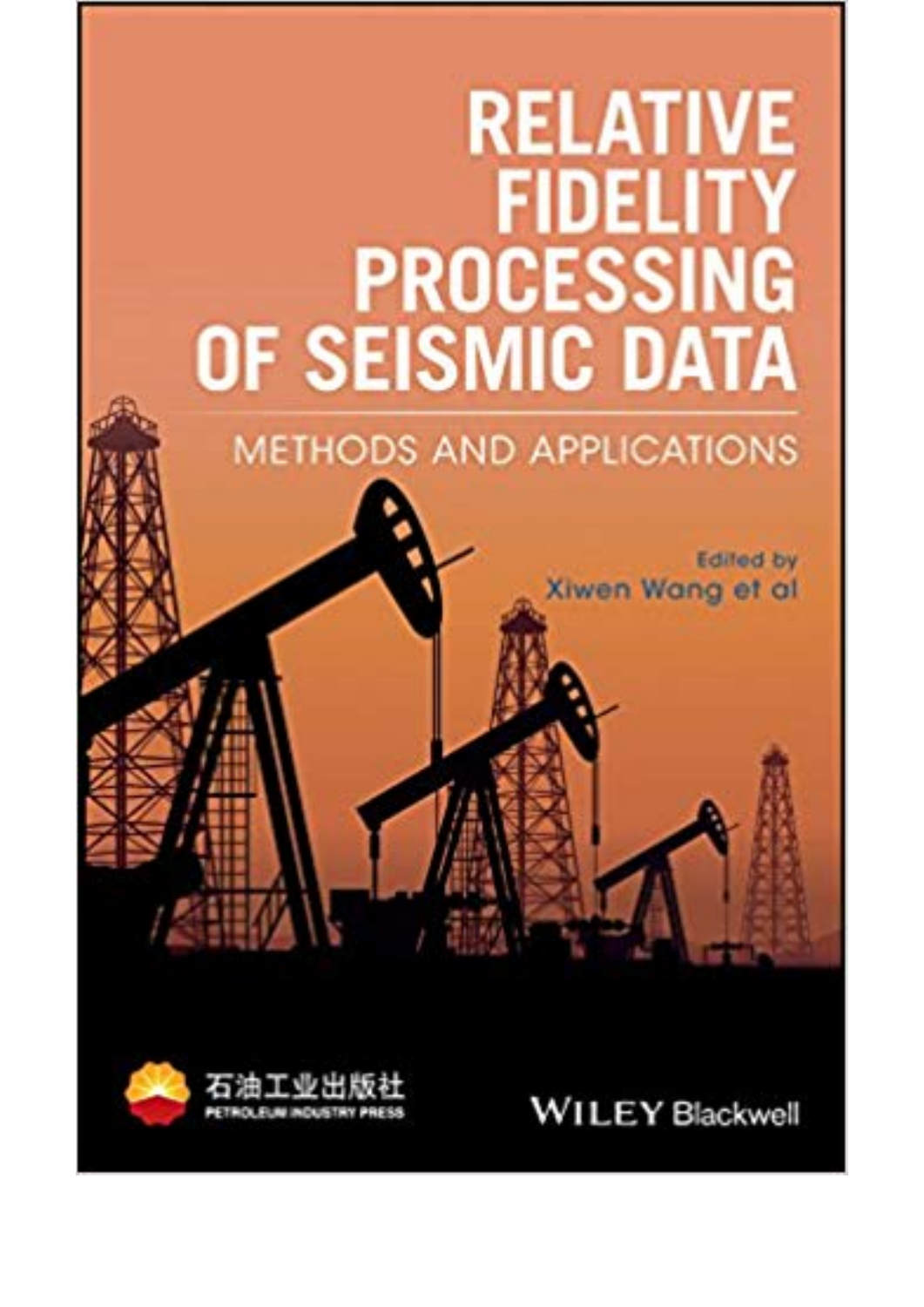*Xiwen Wang*

**Relative Fidelity Processing of Seismic Data: Methods and Applications (Wiley Series in Petroleum Industry Press)**

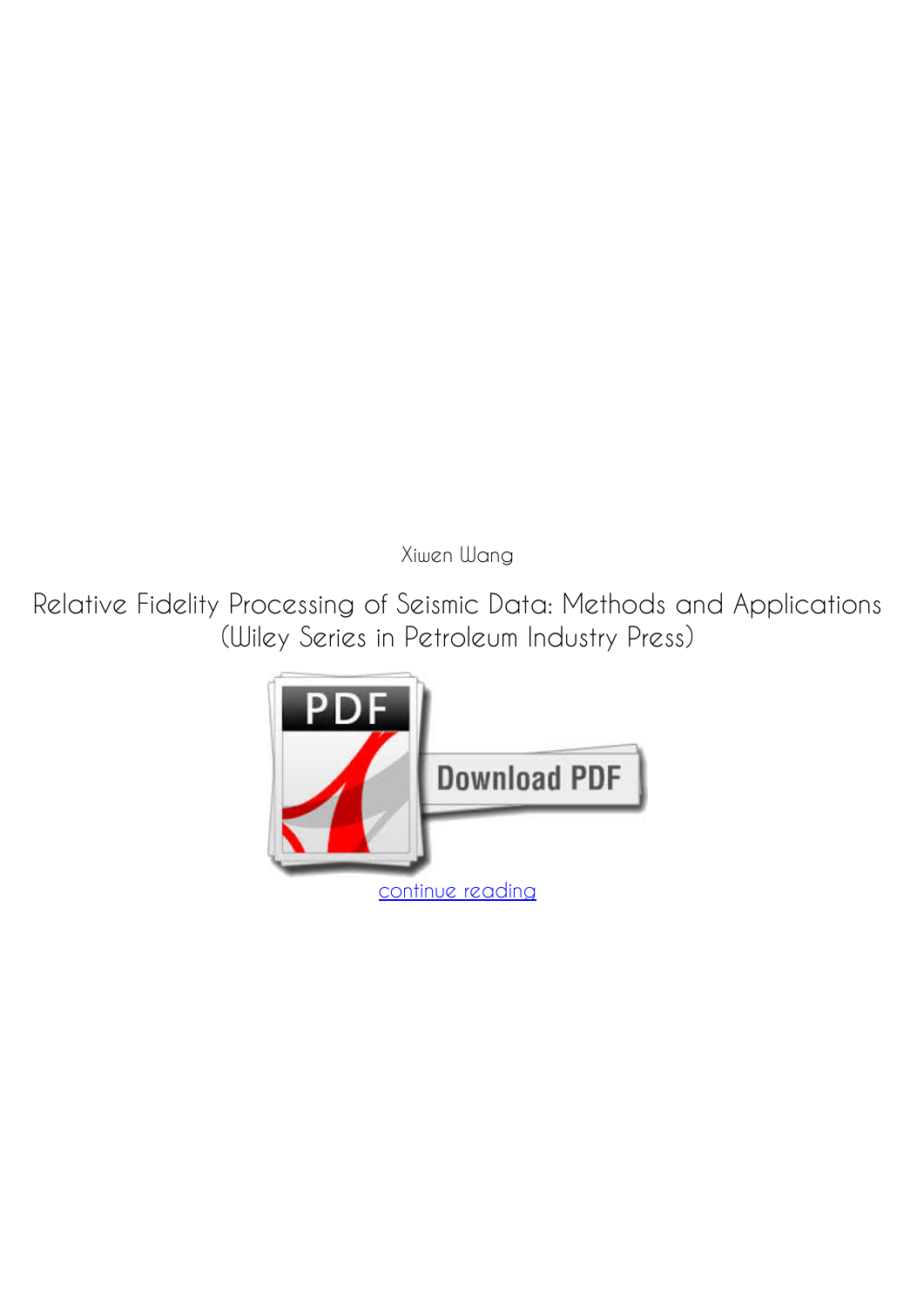This book presents a comprehensive overview of relative fidelity preservation processing methods and their applications within the oil and gas sector. Four key concepts for wide-rate of recurrence relative fidelity preservation processing are illustrated through the entire text message. And the impacting factors are also discussed. The methods and concepts of Kirchhoff integral migration, one-method wave equation migration and invert period migration are also launched and illustrated obviously. Current analysis of relative amplitude preservation migration algorithms is released, and the corresponding numerical results are also shown. The study status and development of velocity model building are presented. This includes GPU/CPU powerful calculations and its program to seismic exploration, two-way wave extrapolation operator and boundary conditions, imaging conditions and low frequency noise attenuation, and GPU/CPU program structured RTM imaging algorithms. Migration velocity model building strategies in depth domain for complicated structures are illustrated in this book.RTM (reverse period migration) imaging methods predicated on GPU/CPU systems for complicated structures are represented. Seismic broadband acquisition is the basis for relative fidelity preservation processing and the impact of seismic acquisition on data digesting is also analyzed. The reserve also supplies the reader with many case studies of field seismic data imaging in different kinds of basins to show the methods found in practice. A number of different velocity model building methods are also represented and analyzed.



[continue reading](http://bit.ly/2Tge8Fv)